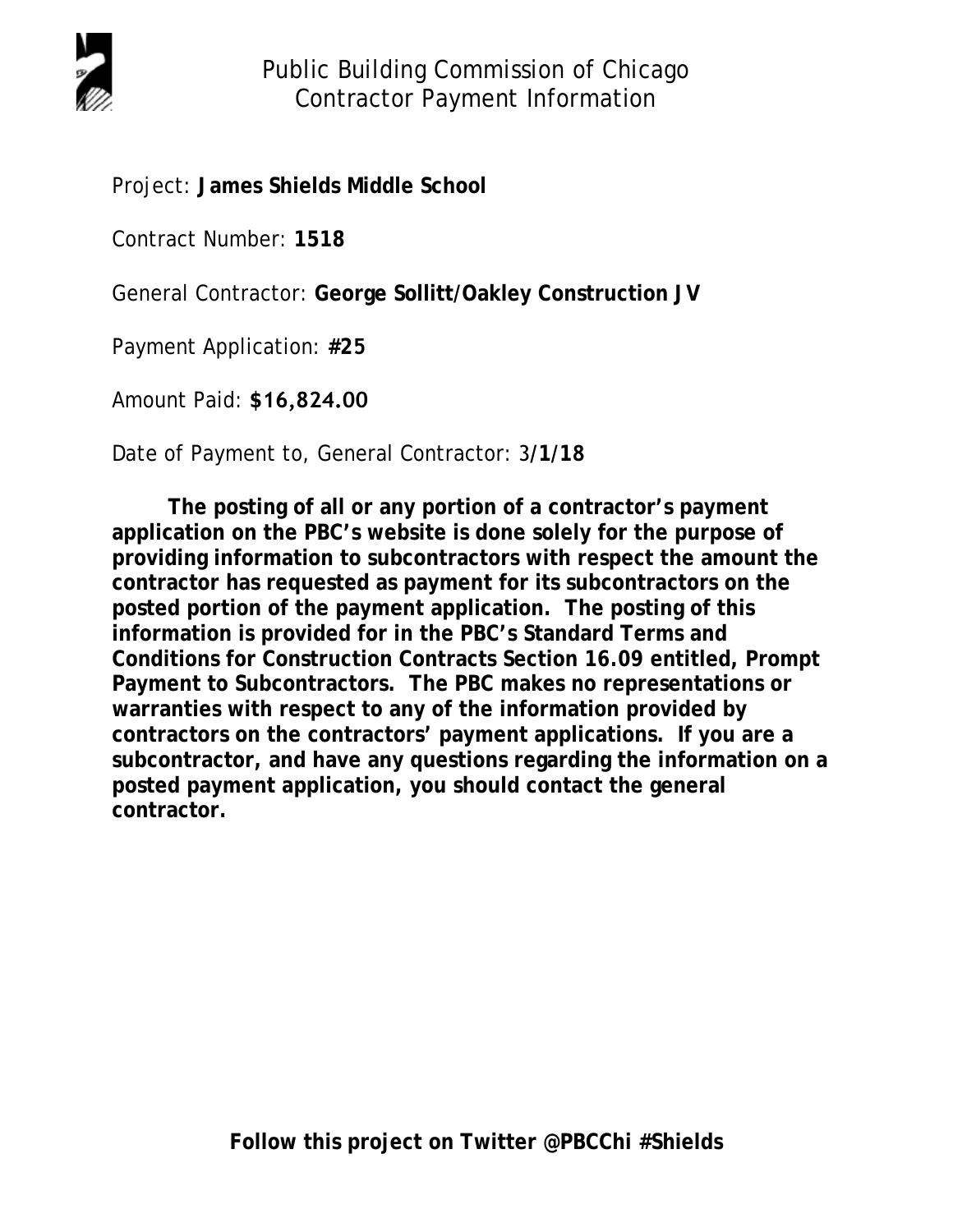## PUBLIC BUILDING COMMISSION OF CHICAGO EXHIBIT S: FOR FINAL PAYMENT CERTIFICATE OF ARCHITECT - ENGINEER

| Date:                             | September 11, 2017<br>BRIGHTON PARK II ELEMENTARY SCHOOL                                                                                                                                        |                                                                                                                                                                                                                                                                                                                                                                                                                                |                            |                 |  |  |  |  |
|-----------------------------------|-------------------------------------------------------------------------------------------------------------------------------------------------------------------------------------------------|--------------------------------------------------------------------------------------------------------------------------------------------------------------------------------------------------------------------------------------------------------------------------------------------------------------------------------------------------------------------------------------------------------------------------------|----------------------------|-----------------|--|--|--|--|
| Project:                          |                                                                                                                                                                                                 |                                                                                                                                                                                                                                                                                                                                                                                                                                |                            |                 |  |  |  |  |
| Monthly Estimate No.:             |                                                                                                                                                                                                 | 25 Final                                                                                                                                                                                                                                                                                                                                                                                                                       |                            |                 |  |  |  |  |
| For the Period:                   | 11/01/14                                                                                                                                                                                        | <b>TO</b>                                                                                                                                                                                                                                                                                                                                                                                                                      | 06/30/15                   |                 |  |  |  |  |
| Contract No:                      | 1518                                                                                                                                                                                            |                                                                                                                                                                                                                                                                                                                                                                                                                                |                            |                 |  |  |  |  |
|                                   | To: Public Building Commission of Chicago                                                                                                                                                       |                                                                                                                                                                                                                                                                                                                                                                                                                                |                            |                 |  |  |  |  |
| In accordance with Resolution No. |                                                                                                                                                                                                 | , adopted by the Public Building Commission of Chicago on<br>, relating to the \$                                                                                                                                                                                                                                                                                                                                              |                            |                 |  |  |  |  |
|                                   |                                                                                                                                                                                                 | Revenue Bonds issued bythe Public Building Commission of Chicago for the financing of this project (and all terms used                                                                                                                                                                                                                                                                                                         |                            |                 |  |  |  |  |
|                                   |                                                                                                                                                                                                 | herein shall have the same meaning as in said Resolution), I hereby certify to the Commission and to its Trustee, that:                                                                                                                                                                                                                                                                                                        |                            |                 |  |  |  |  |
|                                   | 1. Obligations in the amounts stated herein have been incurred by the<br>Commission and that each item thereofis a proper charge against<br>the Construction Account and has not been paid; and | 2. No amount hereby approved for payment upon any contract will, when<br>added to all amounts previously paid upon such contract, exceed 90% of<br>current estimates approved by the Architect - Engineer until the aggregate<br>amount of payments withheld equals 5% of the Contract Price (said retained<br>funds being payable as set forth in said Resolution). WITH THE FINAL PAY APPLICATION 100% RETENTION IS RELEASED |                            |                 |  |  |  |  |
| THE CONTRACTOR                    |                                                                                                                                                                                                 | SOLLITT/OAKLEY JOINT VENTURE                                                                                                                                                                                                                                                                                                                                                                                                   |                            |                 |  |  |  |  |
|                                   |                                                                                                                                                                                                 | 790 North Central Avenue, Wood Dale, IL 60191                                                                                                                                                                                                                                                                                                                                                                                  |                            |                 |  |  |  |  |
| <b>FOR</b>                        |                                                                                                                                                                                                 | <b>BRIGHTON PARK II ELEMENTARY SCHOOL</b>                                                                                                                                                                                                                                                                                                                                                                                      |                            |                 |  |  |  |  |
| is now entitled to the sum of     |                                                                                                                                                                                                 | \$16,824.00                                                                                                                                                                                                                                                                                                                                                                                                                    |                            |                 |  |  |  |  |
| ORIGINAL CONTRACT PRICE           |                                                                                                                                                                                                 |                                                                                                                                                                                                                                                                                                                                                                                                                                |                            | \$26,187,000.00 |  |  |  |  |
| <b>ADDITIONS</b>                  |                                                                                                                                                                                                 |                                                                                                                                                                                                                                                                                                                                                                                                                                |                            | 0.00            |  |  |  |  |
| <b>DEDUCTIONS</b>                 |                                                                                                                                                                                                 |                                                                                                                                                                                                                                                                                                                                                                                                                                |                            | (930, 303.65)   |  |  |  |  |
|                                   | NET ADDITION OR DEDUCTION                                                                                                                                                                       |                                                                                                                                                                                                                                                                                                                                                                                                                                |                            | (930, 303.65)   |  |  |  |  |
|                                   | ADJUSTED CONTRACT PRICE                                                                                                                                                                         |                                                                                                                                                                                                                                                                                                                                                                                                                                |                            | \$25,256,696.35 |  |  |  |  |
| <b>TOTAL AMOUNT EARNED</b>        |                                                                                                                                                                                                 |                                                                                                                                                                                                                                                                                                                                                                                                                                |                            | \$25,256,696.35 |  |  |  |  |
| <b>TOTAL RETENTION</b>            |                                                                                                                                                                                                 |                                                                                                                                                                                                                                                                                                                                                                                                                                |                            | \$0.00          |  |  |  |  |
|                                   | a) Reserve Withheld @ 0% of Total Amount Earned,<br>b) Liens and Other Withholding<br>c) Liquidated Damages Withheld                                                                            |                                                                                                                                                                                                                                                                                                                                                                                                                                | \$0.00<br>\$0.00<br>\$0.00 |                 |  |  |  |  |
|                                   | TOTAL PAID TO DATE (Include this Payment)                                                                                                                                                       |                                                                                                                                                                                                                                                                                                                                                                                                                                |                            | \$25,256,696.35 |  |  |  |  |
|                                   | LESS: AMOUNT PREVIOUSLY PAID                                                                                                                                                                    |                                                                                                                                                                                                                                                                                                                                                                                                                                |                            | \$25,239,872.35 |  |  |  |  |
|                                   | AMOUNT DUE THIS PAYMENT                                                                                                                                                                         |                                                                                                                                                                                                                                                                                                                                                                                                                                |                            | \$16,824.00     |  |  |  |  |
|                                   |                                                                                                                                                                                                 |                                                                                                                                                                                                                                                                                                                                                                                                                                | Date:                      |                 |  |  |  |  |

ArchitecVEngineer